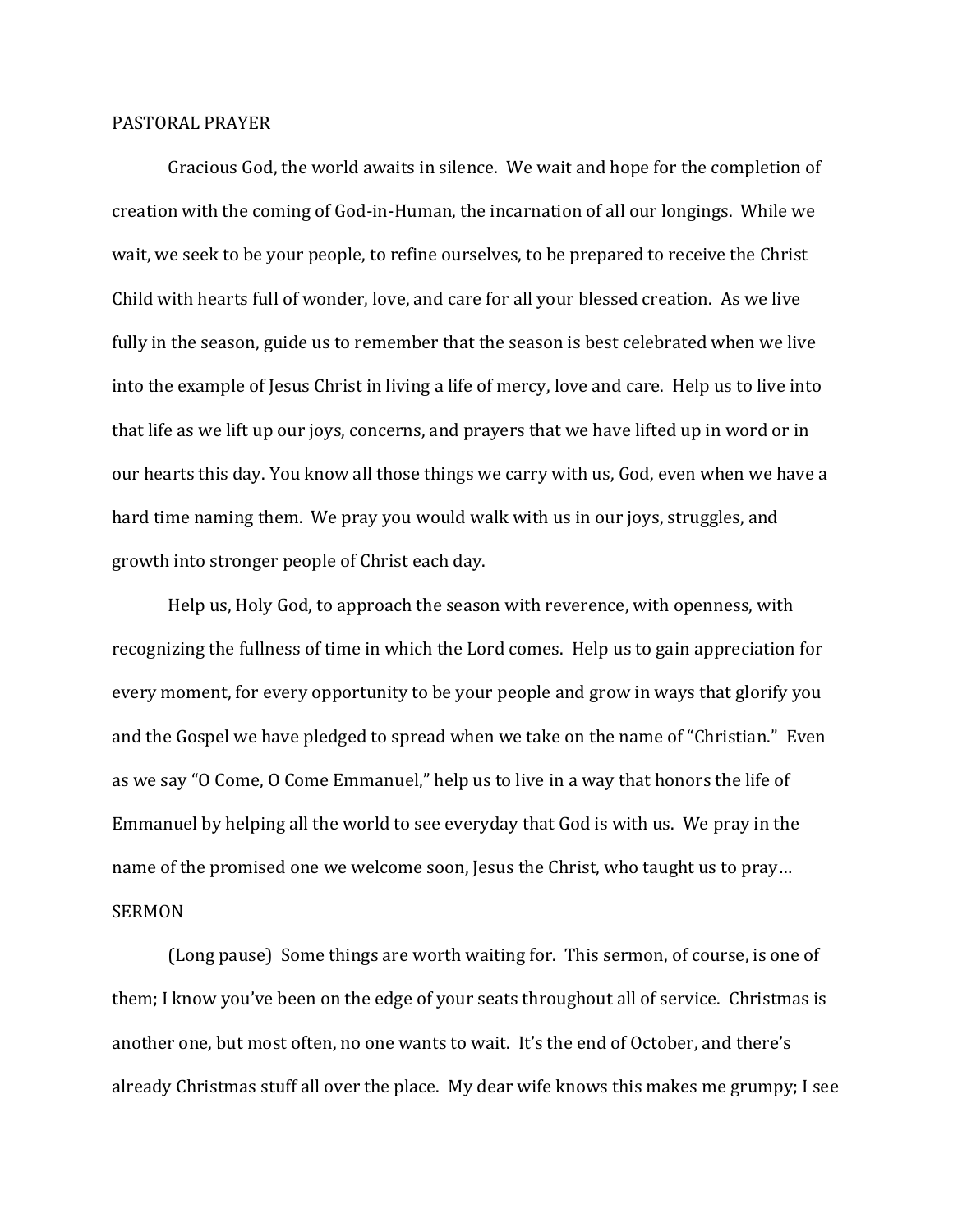no reason for us to jump ahead of ourselves, for all things come in their due time and often should not be rushed. We have that luxury because we know when Christmas will come. What if we had no idea when Christmas would come? What if we had to wait months, years, centuries, for all our hopes to become reality? Can you imagine it? We would need to live lives of hope that God would move in God's time. This is the heart of the awaiting spirit; the focus is not on the completion of the hope but on readying ourselves to receive the completion most fully. This is the heart of Advent: faithful waiting and preparation, not for the certainty but for the surprise of Christmas morning when all our hopes come to being in the form of a vulnerable child.

This is the second week of Advent. There are many ways in which we can interpret the weeks, but we know this week as the week of preparation. Indeed, Advent is the season where we recognize preparation for the coming of light into the world. And in many ways, we sing hymns as a sign of our preparation. It's a hopeful thing. I prefer hymns so much instead of contemporary Christian music because of the deep richness of hymns. There is rich theology, there is rich history, there is rich meaning in the words we sing. Let's take this season as a time to look into the richness of some of the hymns we enjoy singing, and through that richness, maybe we can appreciate singing them even more and dig deeper into the meaning of the season. As this is the week where we especially recognize preparation, we recognize a hymn that focuses upon faithful waiting and preparation: "O Come, O Come Emmanuel." This is definitely my favorite Advent hymn; it reveals so much longing and waiting with a history that often we do not recognize. Let us be people of preparation as we look at the historical background of the hymn's theology and see some lessons to integrate into our observation of Advent through the hymn and our scripture.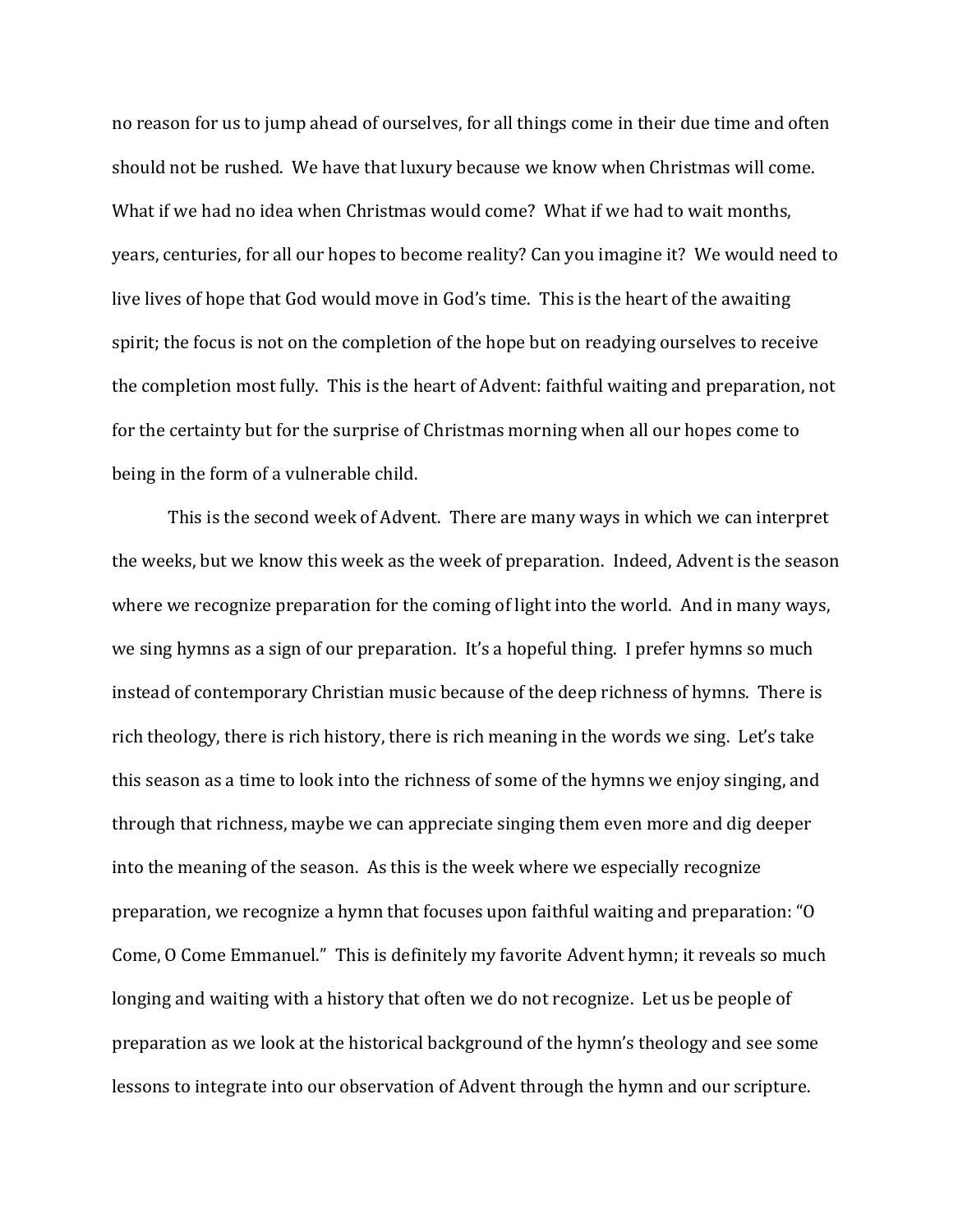Time for a little history lesson. Bear with me, but I promise you it's all worth it. To get the full picture, we have to go back a ways…a long ways…to the time of the Kings and the Divided Kingdom. There was the greatest King of Israel's history, David, and his son, Solomon, followed him. Both of them messed up…a lot…along the way, but the biggest mess was to be made after the time of Solomon. Solomon's son Rehoboam, did not follow the advice of his elders but instead did what his friends told him to do. He made a big mistake in trying to oppress the people with great amounts of forced labor after the death of his father, so the people revolted. Put simply, it was the birth of the Divided Kingdom of Israel and Judah. They continued on as individual kingdoms, some Kings followed God, some did not, but both would share the same fate. In 722 BC, Israel was conquered by the Assyrians and exiled. Scripture mostly follows the other Kingdom. The Kingdom of Judah continued, but it was invaded by the Babylonians in 586 BC, and the temple was destroyed. They were sent into exile to Babylon. Back in that day, the common practice was to remove the people from the land, not to take hold of the land with the people in it. The people were without the Promised Land, so they were completely lost. To them, the land was the tangible sign of God's promise and favor, but that was taken away. God seemed against them, they thought. Did God leave them permanently? Were God's promises still true?

There were no Kings anymore, so God's voice became more prominent in the voice and writings of the Prophets. Most Prophets wrote in the time of the Exile. Their writings seem so strange to us because they were speaking to the audience who were around or in the time of the Exile. Nevertheless, in the writings of judgment and destruction come signs of restoration, when Israel would become itself once again. In time, Babylon was conquered by the Persians (in the time were Ruth is set), and the people are allowed to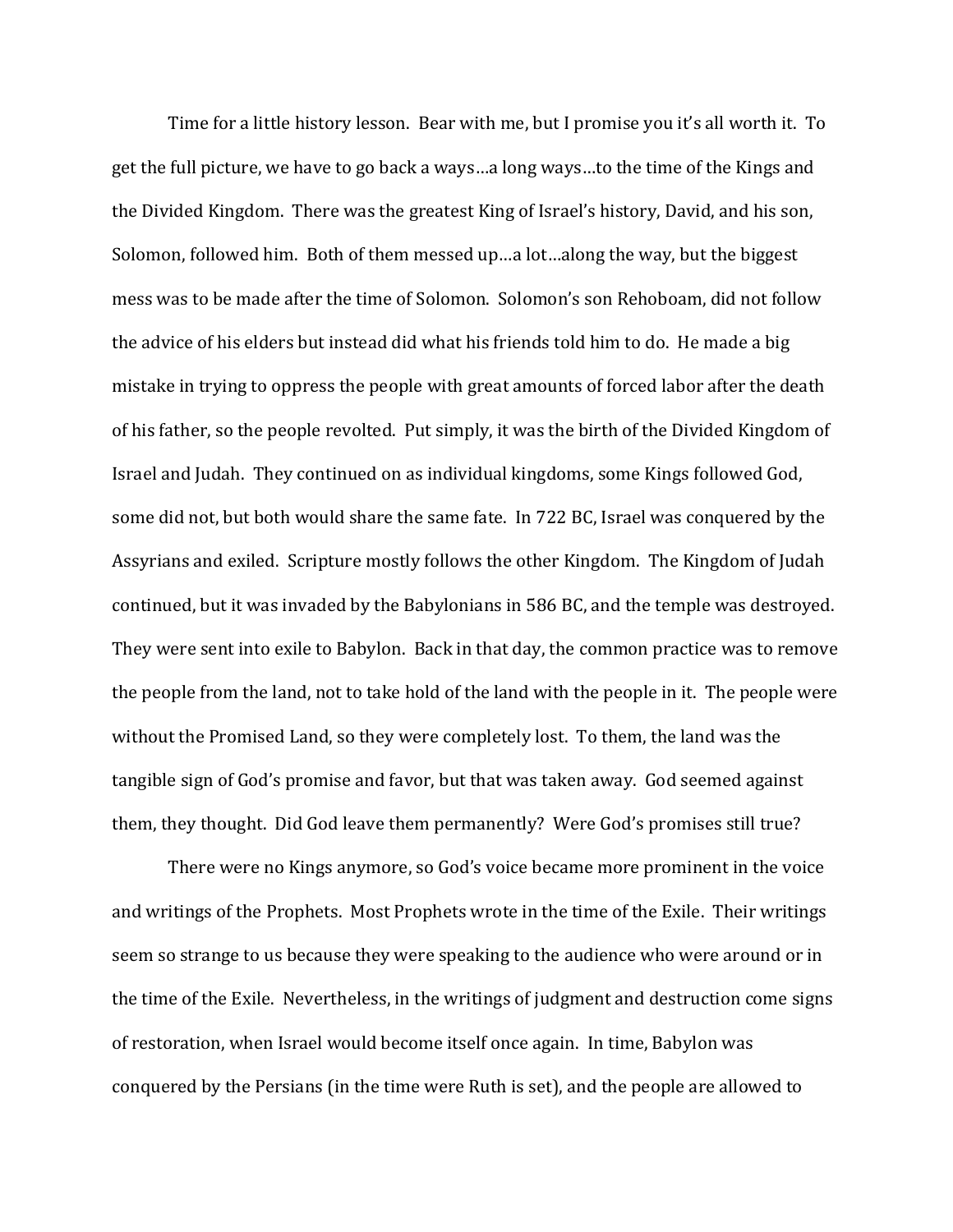return to the land. But Israel is still not peaceful, for they are conquered by the Romans. Throughout came hope of the anointed one of God who would restore the Kingdom and the line of the Kings from David in a lasting way. Indeed, "Messiah" means "anointed." Israel's feeling of exile never really ended, even up to the time of Christ's coming. They were strangers in a strange land, always under someone else's control. They took scriptures like the passage we read from Isaiah to allude to the future restoration coming from the line of David, from the stump of Jesse. Enter Jesus, from the line of David, as the anointed.

End the history lesson. Now, I invite you to turn to page 169 in our Brown Hymnal to look at the hymn itself. The first line sets the tone: "O Come, O Come Emmanuel, and Ransom Captive Israel, that Mourns in Lowly Exile here." We see a bit of Israel's historical feeling of emptiness, lacking their King, while calling for completeness. This hymn is about anticipation, the deep longing and pains of waiting. While it was written long after the despair of exile, it captures some of the sentiment we can only imagine those people felt. They wanted the completeness of the Kingdom and the Promised Land restored, and that could only come from God and God's anointed. We have no idea what exile is or feels like; we have no idea what it feels like to be ripped from the very centers of our meaning. We do not question that God will be with us, but when we look at this historical context and try to respect it, we understand a new mentality of preparation and what it means to truly wait.

This hymn speaks of preparation, as the people open their hearts to receive the coming of Emmanuel, which means "God with Us." It dissolved notions that God was gone. We think of preparing for the coming of Emmanuel in simple ways, in practical ways, like cleaning the house and getting everything ready to receive guests for the celebration of Christmas, but this preparation is deeper and more life-changing. It calls the people to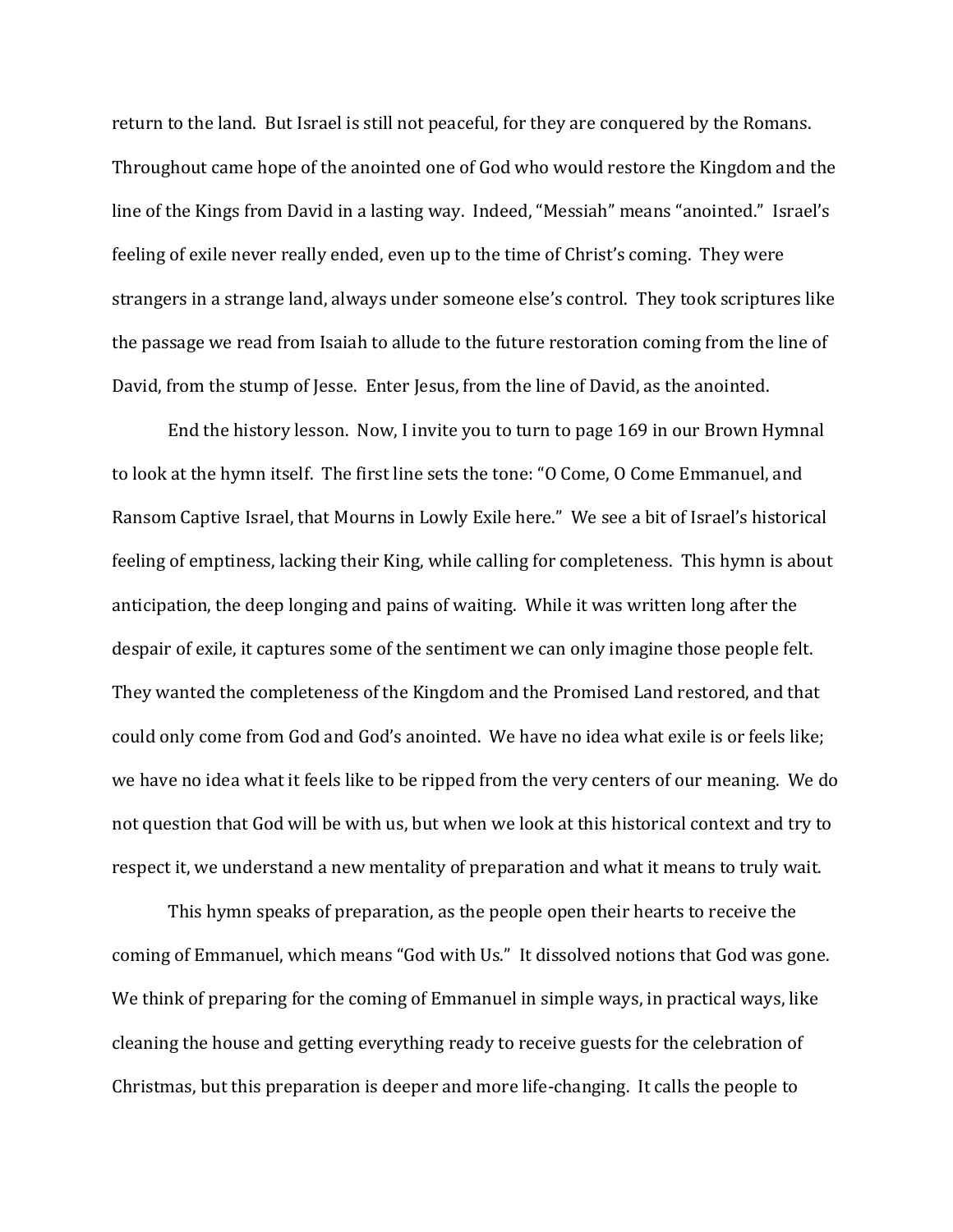open their hearts to the coming of Emmanuel. But what does mean? I think we see some of this when we look at our scripture from Matthew. John the Baptist was a harsh man, quite frankly. His message was not popular; it was a shocking one. Nevertheless, it was a legitimate one. "Bear fruit worthy of repentance. Do not presume or say to yourselves, 'We have Abraham as our ancestor'; for I tell you, God is able from the stones to raise up children to Abraham." It's not about our name but our lives. In our day, we do not rest on our name as Christians but live more fully in his image. We bear fruit of love, kindness, and care for to the world Emmanuel came to care for, we best welcome Emmanuel into the world. John simply calls us talk the talk and walk the walk, for that is the way to prepare.

As we learn how to live out the meaning of this hymn more fully, we reflect upon one word repeated in our discussion time and again: waiting. Who likes waiting? (Pause) Do you? No one does; if that was the case, the DMV would be a pretty happening place. Indeed, we tend to be a people of instant gratification, of "we need it five minutes ago." The stores of course prepare for Christmas before the end of Halloween, for they choose to have no notion of waiting. This song does not bear that out. It calls us to a special kind of waiting, a holy kind of waiting. There is anticipation, but that anticipation is grounded elsewhere than the all too often refrain of "it's what I want."

The message instead is rooted in the restoration and growth of Israel and an eternal hope in God. Can we say the same thing these days? Often, it does not feel so. When we go after what we want, then we short circuit God. God moves in God's own time, and that's a hard reality to plug into. On the same token, we have a really bad notion of what it means to wait. It seems to me, to quote my dear wife's late Grandmother, that all we do when we wait is "sitting around with our teeth in our mouths." That's never the feeling I get from